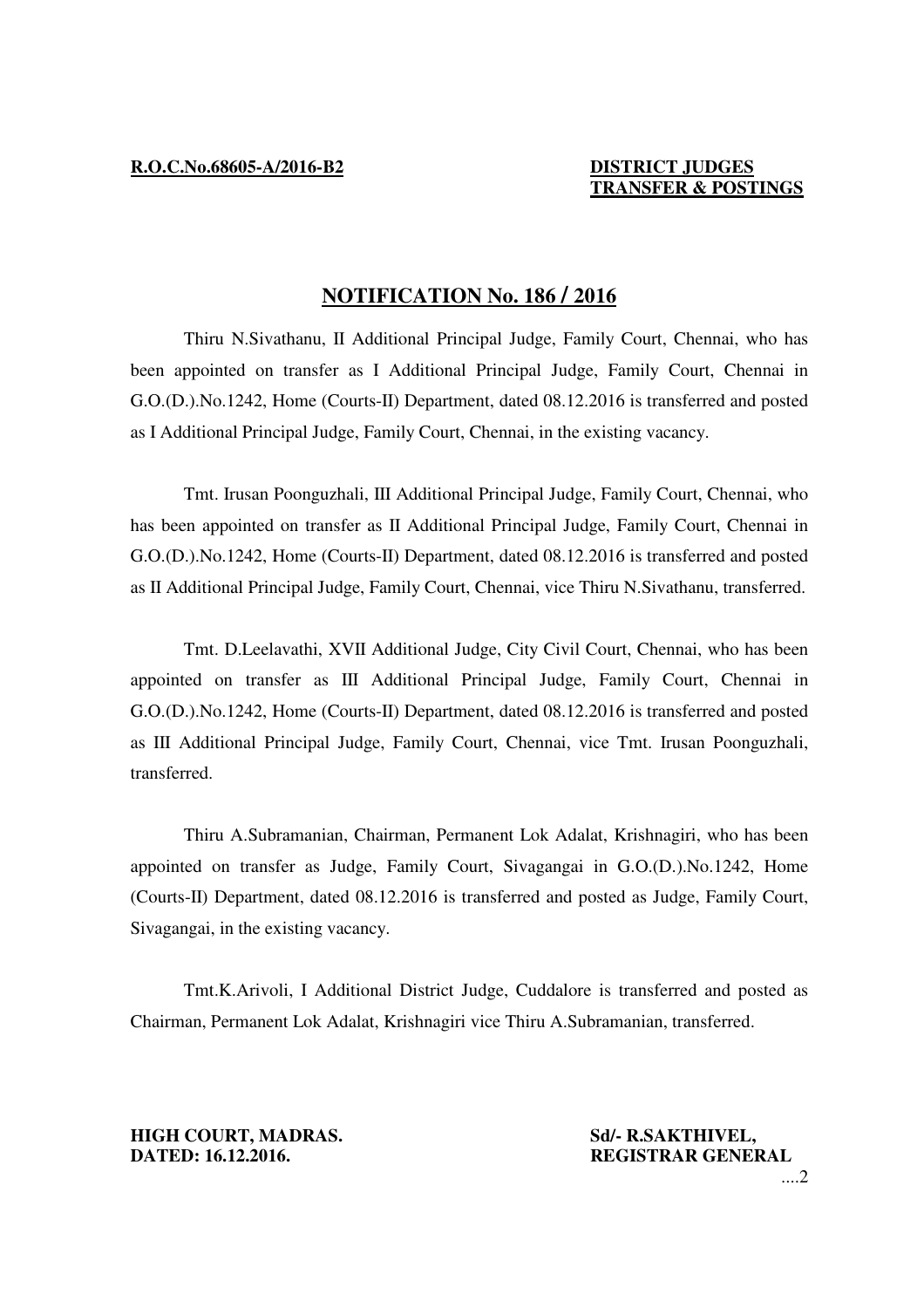### **To**

- 1. The Officers concerned.
- 2. The Offices of the Officers of concerned.
- 3. The I Additional Principal Judge, Family Court, Chennai.
- 4. The Judge, Family Court, Sivagangai.
- 5. The Principal Judge, City Civil Court, Chennai.
- 6. The Principal Judge, Family Court, Chennai.
- 7. The Principal District Judges, Krishnagiri / Cuddalore.
- 8. The District Judge, Sivagangai.
- 9. The Senior Accounts Officer (GAD-IV), O/o the Principal Accountant General (A & E), Chennai-18.
- 10. The Pay and Accounts Officer, High Court, Madras.
- 11. The Treasury Officer, Krishnagiri / Sivagangai / Cuddalore.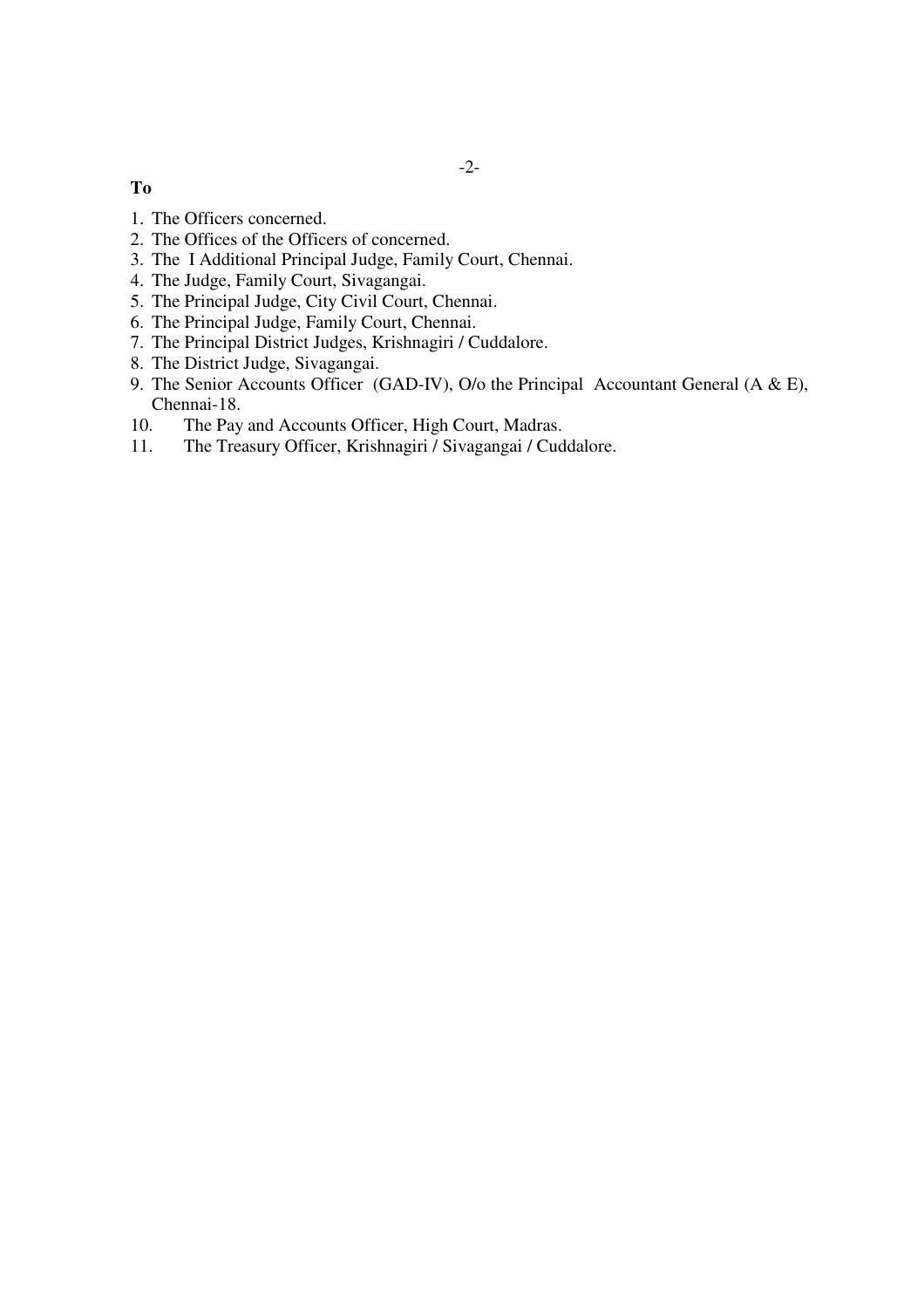#### **R.O.C.No.68605-A/2016-B2**

#### **OFFICIAL MEMORANDUM**

Sub: Courts and Judges – District Judges - Transfer and Postings - Notification issued - Joining instructions – Issued.

.............

Ref: High Court's Notification No. 186 / 2016, dated : 16.12.2016.

 Tmt. D.Leelavathi, XVII Additional Judge, City Civil Court, Chennai, who has been transferred and posted as III Additional Principal Judge, Family Court, Chennai, in the High Court's Notification cited above, is required to hand over charge of her post to any of the nearest Additional Judge, City Civil Court, Chennai, immediately, on 16.12.2016 A.N., and take charge of the post of III Additional Principal Judge, Family Court Chennai from Tmt. Irusan Poonguzhali, III Additional Principal Judge, Family Court, Chennai, immediately, on the same day.

On relief, Tmt. Irusan Poonguzhali, who has been transferred and posted as II Additional Principal Judge, Family Court, Chennai, in the High Court's Notification cited above, is required to take charge of the post of II Additional Principal Judge, Family Court, Chennai, from Thiru N.Sivathanu, II Additional Principal Judge, Family Court, Chennai, immediately, on the same day.

On relief, Thiru N.Sivathanu, who has been transferred and posted as I Additional Principal Judge, Family Court, Chennai, in the High Court's Notification cited above, is required to take charge of the post of I Additional Principal Judge, Family Court, Chennai, immediately, on the same day.

 Thiru A.Subramanian, Chairman, Permanent Lok Adalat, Krishnagiri, who has been transferred and posted as Judge, Family Court, Sivagangai, in the High Court's Notification cited above, is required to hand over charge of his post to any of the nearest District Judge, immediately, on 16.12.2016 A.N., and take charge of the post of Judge, Family Court, Sivagangai, immediately, without availing full joining time.